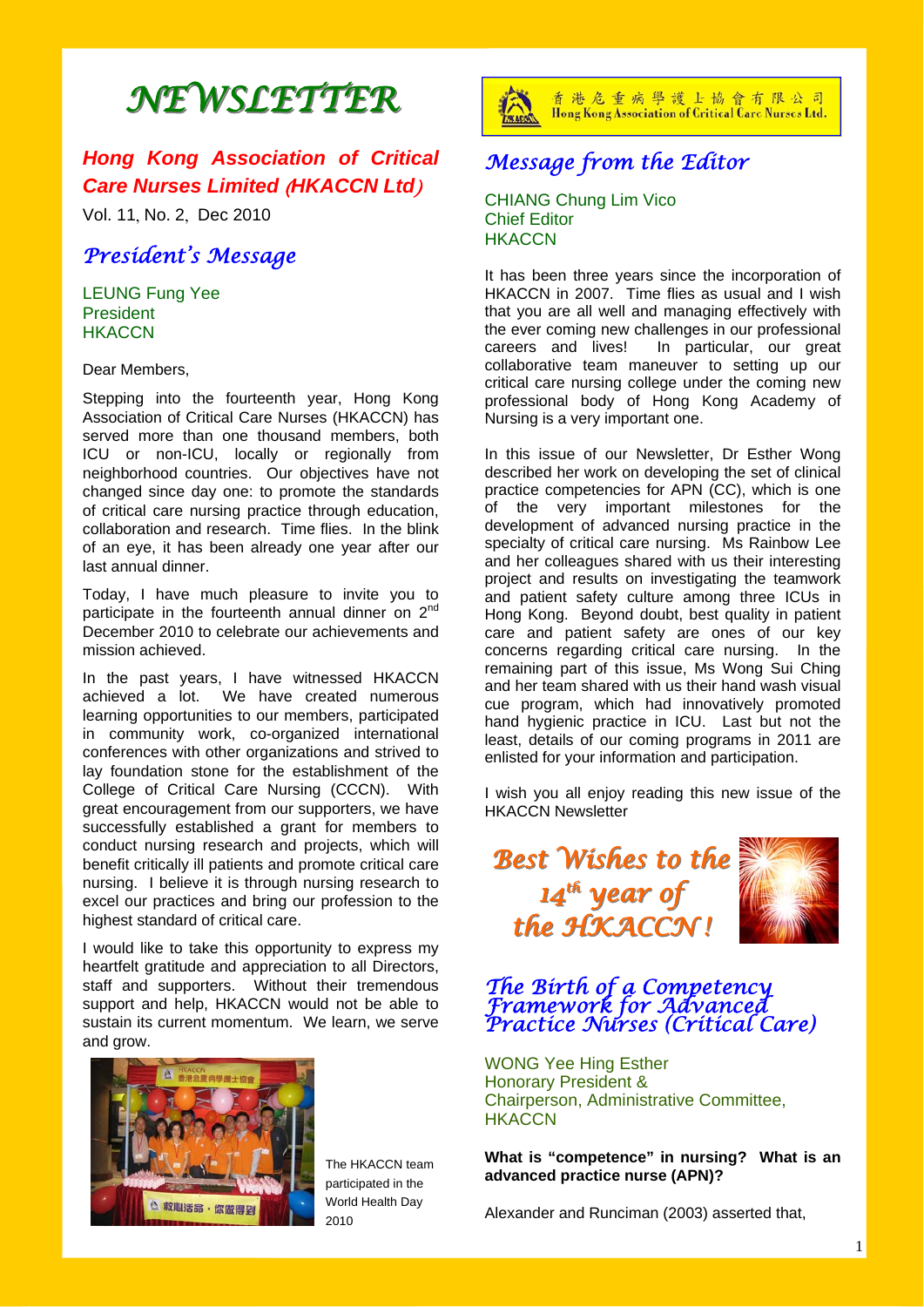*Competence is the major determinant of performance. There is general agreement in nursing that "competence" reflects knowledge, understanding & judgment; a range of skills cognitive, technical or psychomotor and interpersonal; and a range of personal attributes and attitudes*.

Hind (1995) expressed that, when carrying out a specific job, competencies were valuable to describe the expected activities of the profession. Furthermore, nursing competencies are used to describe general nursing practice, specialized roles (such as disaster nursing) and specialty practice. International Council of Nurses (ICN) (1997) defined an advanced practice nurse / nurse practitioner (APN/NP) as "a registered nurse who has acquired the expert knowledge base, complex decision-making skills and clinical competencies for expanded practice, the characteristics of which are shaped by the context and/or country in which s/he is credentialed to practice" (see http://www.icnapnetwork.org/).

#### **Background**

- The Hong Kong Nursing Council has published a set of competency framework for registered nurses (RNs) in general stream (RN – G) but none for any nursing specialties.
- The Hospital Authority, the biggest employer of nurses in Hong Kong, has formulated two sets of competency frameworks, one for registered nurses (RNs) and the other for advanced practice nurses (APNs) seven years ago for nurses practicing general nursing.
- In 2009, the Education and Accreditation Subcommittee of Hong Kong Academy of Nursing Preparatory Committee (HKANPC) developed a generic set of competency framework which stated what were expected of nurses at the advanced practice level.
- Up to August 2010, none of the available competency sets was dedicated to advanced practice nurse working in the critical care (CC) areas.

To be in line with the international trend and local practice in the development of advanced nursing practice in critical care, and after reviewing the appropriate sets, Hong Kong Association of Critical Care Nurses (HKACCN) opined that the unique requirements expected of a critical care nurse were not explicitly mapped out in the generic set because the views of serving critical care nurses in the field were not sought.

#### **Why a competency Framework for APN (CC) was required?**

We had a shared vision that a consensus-based competency framework unique to APNs working in critical care area would achieve three purposes,

- 1. to enable APNs to address fully the different concerns and challenges in critical care nursing practice,
- 2. to provide APNs with the expected standards of patient care and preferred attributes, thus facilitating them to deliver care that will achieve optimal patient outcomes, and
- 3. to generate core contents of the framework that will serve as the basis for developing university curriculum at a Master's level.

Hence, a working group consisting of clinical experts and academic experts in the field was formed to examine the issue in 2009.

#### **How was the competency Framework developed?**

The process integrated qualitative and quantitative research methods. It involved the following four phases with the triangulation approach.

Phase 1 – Group and Individual interview: Initial phase

Ten APNs (6.6% of APN (CC) in 2009) were interviewed. With their input and references made to a) the Synergy model of the American Association of Critical-Care Nursed, b) the Disaster Competency Framework published by the World Health Organization and International Council of Nurses and c) practice of APNs overseas, the initial draft of the competency framework for APN (CC) was developed which comprises six domains, altogether 78 Items.

Phase 2 – Survey and data analysis: Preparatory phase to enable wider internal consultation

Two sets of questionnaires were developed and through convenience sampling, they were completed by 50 APNs (33% of APNs in 2009) and 84 RNs (14% serving critical care nurses in 2009). The framework underwent content validity and reliability testing in order to be fully acceptable for use by the critical care nurses working in different institutions.

Phase 3 – The external review phase (Delphi Technique): External review phase to secure expert consensus

A panel consisting of 15 international experts was invited to assess the relevance (including disaster nursing) and comprehensiveness of the framework for APNs in two stages. Based on the comments from experts, the contents of the framework were further revised, a total of 72 Items were left (please visit www.medicine.org.hk/hkaccn for details). They were 1) managing clients with complex health conditions (from  $19 - 15$  Items); 2) enhancing therapeutic nurse-client relationships (from 10 – >11 Items); 3) demonstrating effective leadership and teamwork (from  $13 - 15$  Items); 4) enhancing patient safety, quality assurance and improvement (from  $15 - 13$  items); 5) managing and negotiating innovative and effective approaches to care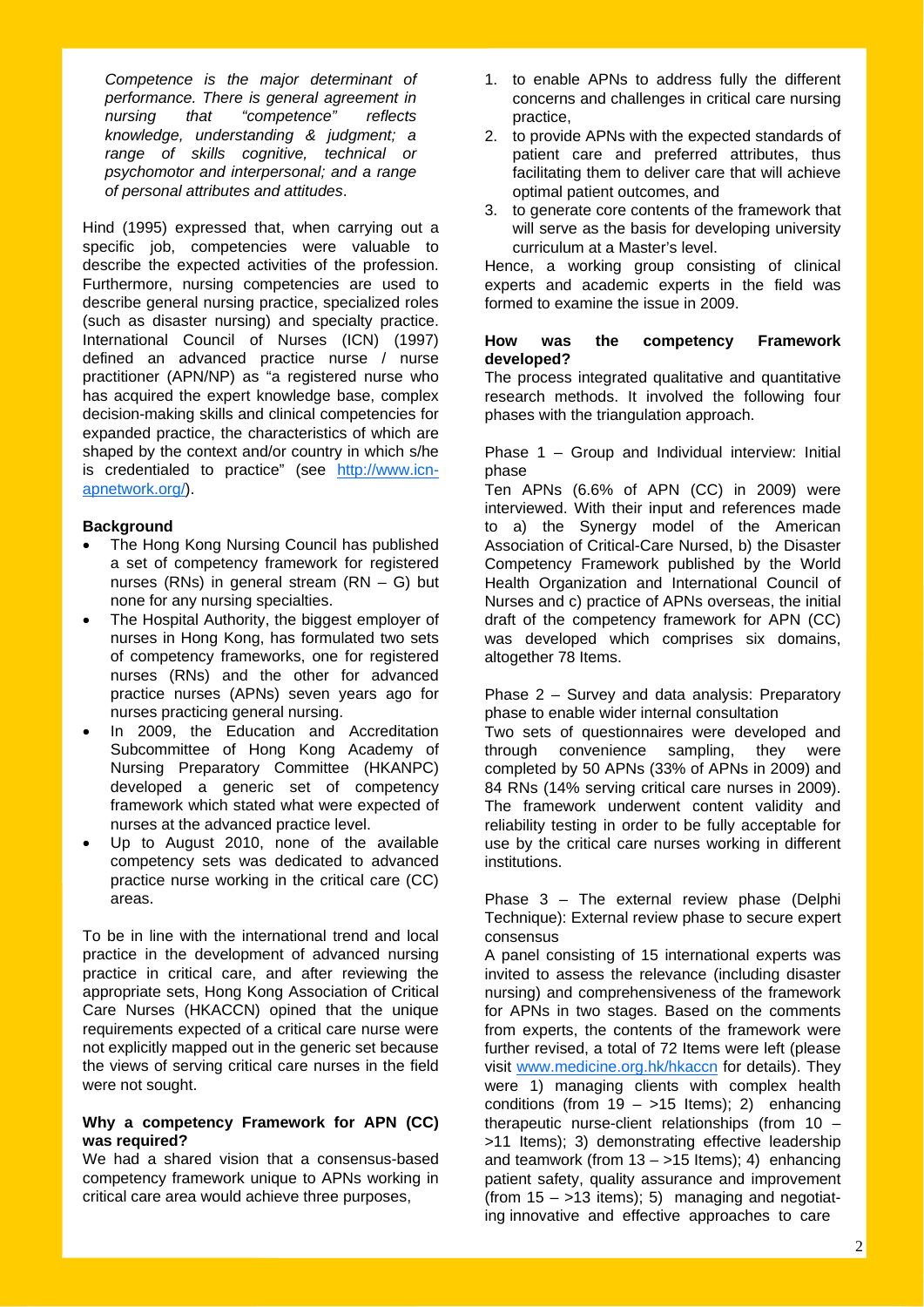delivery (from  $20 - 16$  Items); and 6) enhancing professional and personal attributes of general and advanced practice (from  $1 - \ge 2$  Item).

Phase 4 – Group and individual interviews: Subsequent interviews for further exploration.

Thirty nurses were interviewed in late 2009 and early 2010. Attention was focused upon challenges of critical care nurses; disaster experience and preparedness; and suggestions for future training of the APN (CC). The perceived challenges of critical care nurses at advanced practice level nowadays are 1) shortage of nurses – the problem was aggravated by frequent turnover of nurses and the highly sophisticated technical systems, the changing pattern of diseases coupling with medical and pharmaceutical advances leading to new models of care as well as the co-morbidities of the aged; 2) being a knowledgeable and competent critical care nurse is not at all easy; 3) clinical reasoning capability is crucial to everyday decision making; 4) nursing leadership is essential in leading professional practice and maintaining standards of care; 5) poor staff morale due to poor promotion prospect and low job satisfaction; 6) high customer expectation in nursing care due to knowledge explosion; 7) having a good collaborative relationship with interdisciplinary teams; 8) potential risk of contracting infectious diseases; 9) customer mandate for culturally competent care is not so prominent in Hong Kong; however we are required to vary practices according to contextual and cultural influences, and 10) lack of disaster-related knowledge. In other words, nurses have to be competent in order to face challenges ahead of them. The Framework not only embraces a full range of skills, which are the generic features of advanced nursing practice, but also the requisite elements to enable APN (CC) to face challenges. They are clinical skills with the use of sound clinical knowledge in practice; critical thinking; clinical judgment; decision making skills; coaching and mentoring skills; research skills; changing practice skills; and clinical/ professional leadership.

The document was endorsed by HKACCN on 2 November 2010 and put into practice with immediate effect. Core contents would be identified for master's curriculum development in due course.

#### **Implications**

- 1. Regular assessment of clinical practice competencies would be crucial to effective functioning of a critical care nurse.
- 2. APN (CC) should be properly and strategically prepared.
- 3. Competency-based performance appraisal system would help to measure the performance of APN in a "SMART" (specific, measurable, achievable, realistic, and timely) manner on an annual basis to ensure consistency in critical care practice.
- 4. The nursing workforce could be strengthened at time of nursing shortage through staff

recruitment, recognition, retention, and practice reinforcement based on the standard of clinical practice competencies.

#### **Acknowledgments**

I would like to take this opportunity to thank the local expert group, who participated actively in the interviews in Phase 1 & 4, and in the survey in Phase 2 for their effort and time spent. Their comments were invaluable. The international panel had an important impact on the work. Their expert opinions were instrumental in refining the contents of the framework.

#### **Reference**

Alexander, M.F., *&* Runciman, P.J. *(*2003*) ICN Framework of Competencies for the Generalist Nurse: Report of the Development Process and Consultation.* Jean- Marteau, Geneva ( Switzerland ), CH-1201.

*Hird,V. (1995). Nursing competencies: the artistry of nursing.* Available 7 July 2007 from CIAP Online Anytime: http://www.ciap.health.nsw.gov.au/ hospolic/stvincents/1995/a05.html

# *Teamwork and Patient Safety Attitude in Hong Kong ICU Doctors and Nurses*

LEE Rainbow Lai Ping<sup>1</sup>, TAM Sammei Oi Foon<sup>2</sup>, CHENG Claudia Ai Yu<sup>2</sup>, HO Mei Fung<sup>2</sup>, HO Ka Man<sup>3</sup>, JOYNT Gavin<sup>4</sup>

*1 School of Nursing, The HK Polytechnic University 2 Intensive Care Unit, North District Hospital, HA 3 Intensive Care Unit, Prince Wales Hospital, HA 4 Department of Anaesthesia and Intensive Care, Faculty of Medicine, CUHK* 

#### **Background**

Safety and quality are the highest priorities for hospitals in Hong Kong. More efforts have been make each year by the Hospital Authority (HA) to improve patient safety culture. Through the sentinel event reporting system (Advanced Incident Reporting System – AIRS), the development of a safety culture has been signified since 2006. In the past two years, the number of medication incidents reported through AIRS has dropped by 13% (Solomon, 2010). Hospital Authority particularly put a strong focus on patient safety in high-risk areas such as Intensive Care Units (ICU). Working groups were formed to address this concern. In order to align with the safety goals, evaluation of the safety and teamwork attitudes among ICU heath care professionals is paramount. Therefore, a research team composed of three different ICUs in the same cluster was formed in 2008 and it initiated this study to survey the situation of teamwork and safety attitudes among ICU doctors and nurses.

#### **Purposes**

 To examine the perceptions of doctors and nurses between ICU and within ICU about teamwork and patient safety attitudes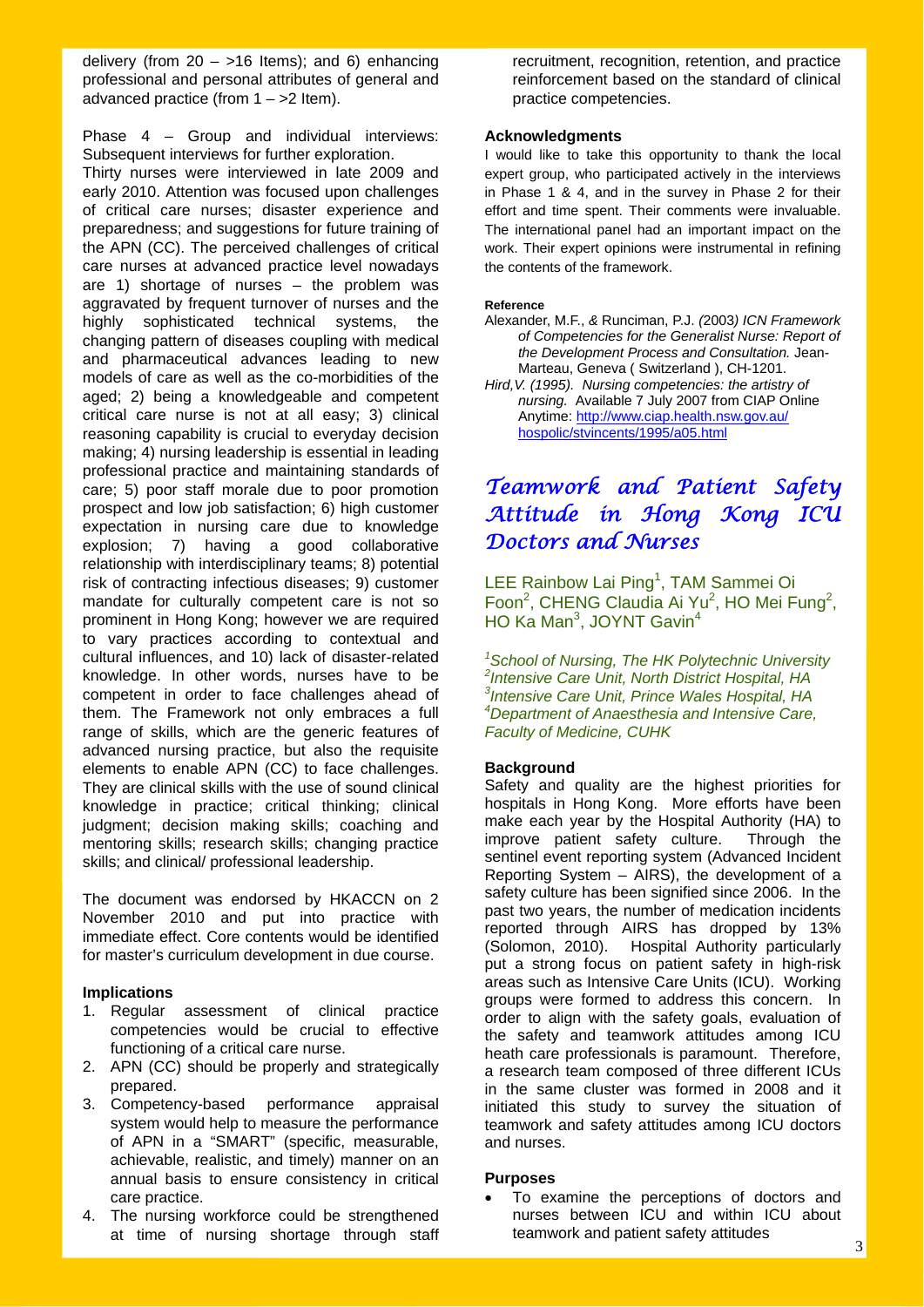To investigate the relationship between teamwork and patient safety attitudes of ICU doctors and nurses

#### **Method**

#### *Design*

A cross-sectional survey of doctors and nurses in three intensive care units of Hong Kong hospitals with different sizes, levels of care, and staff-topatient ratios.

#### *Instrument*

A modification of the Safety Attitudes Questionnaire developed by Sexton and colleagues in 2006 was used for this study (Table 1).

| Table 1 | <b>Teamwork and Patient Safety Attitudes</b><br>Questionnaire                                                     |
|---------|-------------------------------------------------------------------------------------------------------------------|
|         | Part A: Demographic data                                                                                          |
|         |                                                                                                                   |
|         | Part B: Answer the following statements by selecting one of                                                       |
|         | the following descriptors,                                                                                        |
|         | "Strongly Disagree"; "Disagree"; "Neutral"; "Agree"; "Strongly                                                    |
| Agree". |                                                                                                                   |
| 1.      | I would feel safe being treated here as a patient.                                                                |
| 2.      | This unit is putting effort to ensure patient safety.                                                             |
| 3.      | In this ICU, it is difficult to discuss errors.                                                                   |
| 4.      | All the staff in my ICU take responsibility for patient                                                           |
|         | safety.                                                                                                           |
| 5.      | I am encouraged by my colleagues to discuss any pa-                                                               |
|         | tient safety issue.                                                                                               |
| 6.      | In this ICU, it is easy to share learning points from the                                                         |
|         | errors.                                                                                                           |
| 7.      | I know the proper channels to direct questions regarding                                                          |
|         | patient safety in this ICU.                                                                                       |
| 8.      | I know how to report errors that happen in this ICU.                                                              |
| 9.      | Patient safety is constantly reinforced as a priority in this                                                     |
|         | ICU.                                                                                                              |
|         | 10. Information obtained through incident reports is used to                                                      |
|         | make patient care safer in this ICU.                                                                              |
|         | 11. Nurse input on patient safety is well recognized in this<br>ICU.                                              |
|         |                                                                                                                   |
|         | 12. Staff input is utilized by this ICU for decision making.<br>13. This ICU encourages teamwork among its staff. |
|         | 14. In this ICU, I find it difficult to speak up if I perceive a                                                  |
|         | problem with patient care.                                                                                        |
|         | 15. Disagreements in this ICU are resolved basing on what                                                         |
|         | is the best for the patient.                                                                                      |
|         | 16. I have the support I need from other staff to care for the                                                    |
|         | patients.                                                                                                         |
|         | 17. It is easy for staff in this ICU to ask questions when                                                        |
|         | there is something that they do not understand.                                                                   |
|         | 18. The doctors and nurses here work together as a well-                                                          |
|         | coordinated team.                                                                                                 |
|         | 19. Interactions in this ICU are collegial (equal level), rather                                                  |
|         | than hierarchical (ranking).                                                                                      |
|         | 20. Important issues are communicated well at shift                                                               |
|         | changes.                                                                                                          |
|         |                                                                                                                   |
|         | Part C: Answer the following statements by selecting one of                                                       |
|         | the following descriptors,                                                                                        |
|         | "Very unsatisfactory"; "Unsatisfactory"; "Neutral";                                                               |
|         | "Satisfactory"; "Very Satisfactory".                                                                              |
|         |                                                                                                                   |
| 1.      | Please indicate your overall impression of the collabora-<br>tion and communication that you have experienced in  |
|         | this ICU with ICU doctors.                                                                                        |
| 2.      | Please indicate your overall impression of the collabora-                                                         |
|         | tion and communication that you have experienced in                                                               |
|         | this ICU with ICU nurses.                                                                                         |
|         |                                                                                                                   |
|         | Part D: Incident reporting in ICU                                                                                 |
|         |                                                                                                                   |

Part E: Recommendation

#### *Subjects*

A number of 209 ICU doctors and nurses were included in this study.

#### **Results**

There were 209 questionnaires distributed to three ICU, and a total of 135 returned (134 were valid). The overall response rate was 64.11% (Table 2).

| Table 2 | Respond rates of the survey |  |  |  |  |
|---------|-----------------------------|--|--|--|--|
|---------|-----------------------------|--|--|--|--|

|   |                                                 |                    |                |                         | <b>Response Rates</b> |                         |               |               |  |
|---|-------------------------------------------------|--------------------|----------------|-------------------------|-----------------------|-------------------------|---------------|---------------|--|
|   |                                                 | Respondents        |                | Doctors                 |                       |                         | <b>Nurses</b> |               |  |
|   | Unit Rec. $\frac{\mathsf{Adm}}{\mathsf{(n)}}$ % |                    |                | Rec. $Adm$<br>(n) $(n)$ | %                     | Rec. $Adm$<br>(n) $(n)$ |               | %             |  |
| A | 71                                              | 104 68.27          | 5              |                         | 10** 50.00            | 66                      | 94            | 70.21         |  |
| в | 53                                              | 69 76.81           | $\overline{7}$ |                         | 11 63.64              | 46                      | 58            | 79.31         |  |
| C | 10                                              | 36 27.78           | 1              |                         | 4 25.00               | 9                       |               | 32 28.13      |  |
|   |                                                 | All 134* 209 64.11 | 13             |                         | 25 52.00              |                         |               | 121 184 65.76 |  |

One subject was excluded because of over 50% of missing items.

\*\* Only full time, core ICU staff were administrated the questionnaire.

There was no significant difference of perceptions of teamwork and patient safety attitudes of medical and nursing staff among the three studied ICUs (Table 3).

**Table 3 Perceptions of teamwork and patient safety attitudes of medical and nursing staff among the three studied ICUs**

|                 |        | Mean Score |        | Percent Favorable % |
|-----------------|--------|------------|--------|---------------------|
|                 | Safety | Teamwork   | Safety | Teamwork            |
| Unit A          | 69.86  | 63.63      | 38.03  | 14.08               |
| Unit B          | 68.87  | 63.00      | 32.08  | 22.64               |
| Unit C          | 68.51  | 65.00      | 40.00  | 10.00               |
| P value<br>a, b | 0.836  | 0.921      | 0.978  | 0.269               |

*<sup>a</sup>* ANOVA comparing mean scores of nurses and doctors

*b*</sup> *χ*-Square comparing percent favorable of nurses and doctors

Doctors in ICU A showed both significant differences regarding teamwork and patient safety attitudes (p=0.014; 0.018 respectively), who rated more positively than nurses working in the same clinical setting (Table 4).

A highly statistically significant association between patient safety attitude and teamwork was found from the Spearman rho statistics with  $r_s(134)$  $= 0.61$ , p=0.000 (Table 5).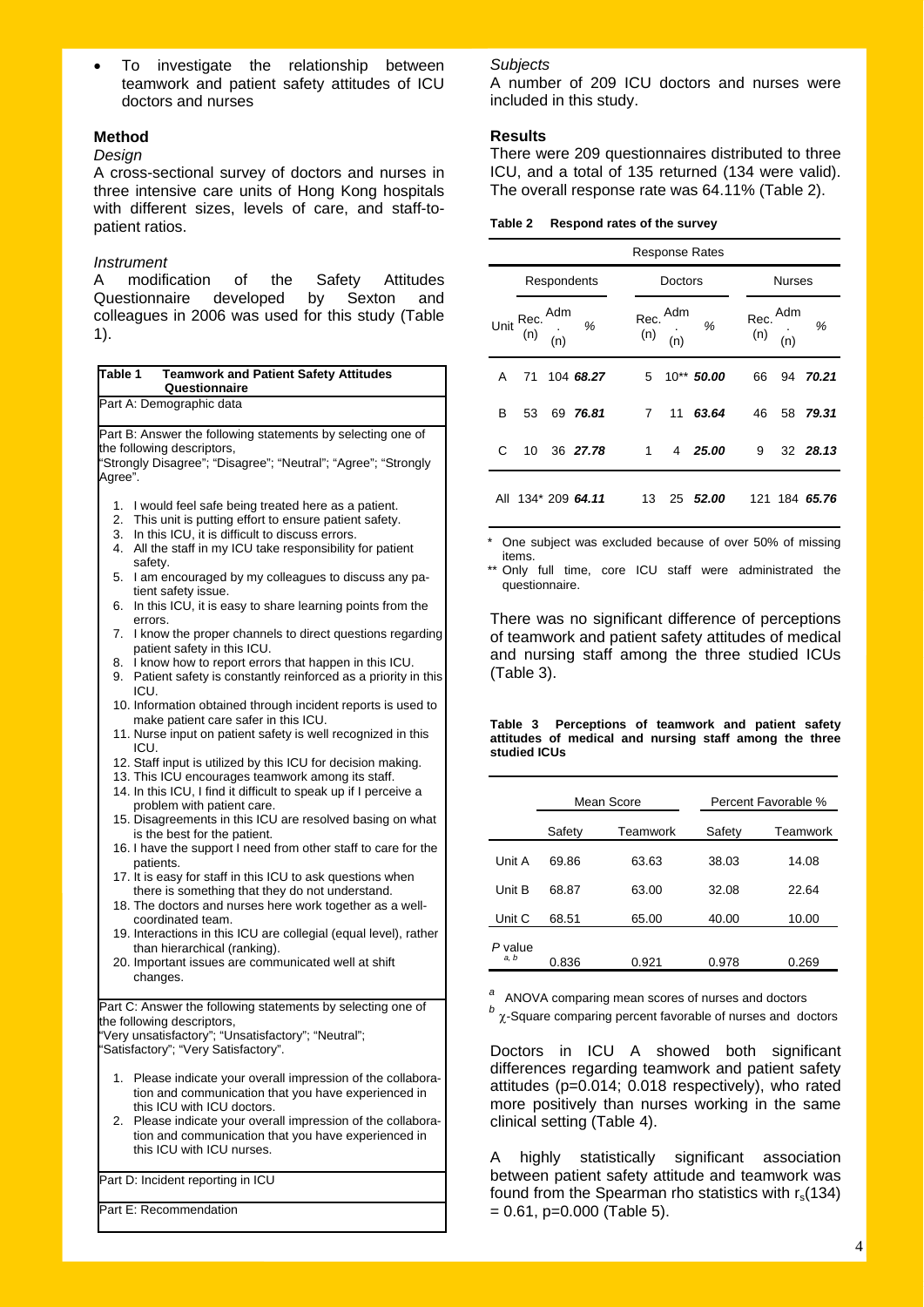**Table 4 Differences in patient safety attitudes and teamwork between doctors and nurses across the three studied ICU**

|                                        |          | Mean Score | Percent favourable <sup>9</sup> |          |  |
|----------------------------------------|----------|------------|---------------------------------|----------|--|
|                                        | Safety   | Teamwork   | Safety                          | Teamwork |  |
| UnitA                                  |          |            |                                 |          |  |
| Doctor                                 | 79.50    | 76.50      | 60.00                           | 40.00    |  |
| Nurse                                  | 69.13    | 62.65      | 36.40                           | 12.12    |  |
| Pvalue <sup>3, b</sup>                 | $0.018*$ | $0.014*$   | $0.049$ <sup>*</sup>            | 0.125    |  |
| Unit B                                 |          |            |                                 |          |  |
| Doctor                                 | 67.15    | 63.93      | 28.57                           | 28.57    |  |
| Nurse                                  | 69.29    | 63.21      | 32.61                           | 21.74    |  |
| $P$ value <sup><math>a, b</math></sup> | 0.493    | 0.887      | 0.656                           | 0.569    |  |
| Unit C                                 |          |            |                                 |          |  |
| Doctor                                 | 80.00    | 85.00      | 100.0                           | 100.0    |  |
| Nurse                                  | 67.22    | 62.28      | 33.33                           | 0.00.    |  |
| P value <sup>13</sup>                  | 0.137    | $0.017*$   | $0.046*$                        |          |  |

\* Statistically significant

*<sup>a</sup>* ANOVA comparing mean scores of nurses and doctors *b*

-Square comparing percent favorable of nurses and doctors

**Table 5 Relationship of teamwork and patient safety attitude** 

|            |                | dimension1 |                |     |
|------------|----------------|------------|----------------|-----|
|            |                | Mean       | Std. Deviation |     |
| dimension0 | safety climate | 3.6963     | .36365         | 134 |
|            | Teamwork       | 3.4627     | .41106         | 134 |

|                |                |                         | safety climate | Teamwork    |
|----------------|----------------|-------------------------|----------------|-------------|
| Spearman's rho | safety climate | Correlation Coefficient | 1.000          | $.606^{**}$ |
|                |                | Sig. (2-tailed)         |                | .000        |
|                | Teamwork       | Correlation Coefficient | $.606^{**}$    | 1.000       |
|                |                | Sig. (2-tailed)         | .000           |             |

Correlation is significant at 0.01 level (2-tailed)

#### **Conclusions**

The rate of agreement on teamwork and patient safety attitude were higher in ICU doctors. They were more likely to perceive effective teamwork and patient safety in the working area. Nurses tended to rate both items lower. As teamwork has been shown to have a strong relationship with patient safety issues, more attention should be given to improve teamwork for ICU nurses.



Ms Rainbow Lee in the 23<sup>rd</sup> ESCIM Annual Congress 2010

| Reference                                     |  |  |  |  |
|-----------------------------------------------|--|--|--|--|
| Solomon, S. (2010). From P4P to VMV. Hospital |  |  |  |  |

 *Authority Convention 2010* (Keynote Address). Hong Kong: Hospital Authority.

Sexton, J. B., Helmreich, R. L., Neilands, T. B., Rowan, K., Vella, K., Boyden, J. ... Thomas, E. J. (2006). The Safety Attitudes Questionnaire: Psychometric properties, benchmarking data, and emerging research. *BMC Health Services Research*, *6* (44), doi:10.1186/1472-6963-6-44

# *Visual Cue on Hand Hygiene Practices Program in TMH ICU*

WONG Sui Ching (APN, ICU); KOO C K (Director, ICU); TANG K S (AC, ICU); MAK C M (DOM, ICU); CHAU L S (NS, ICU); LEE W M (RN, ICU); Si Y Y (RN, ICU); Wong S W (RN, ICU); Pang C Y (RN, ICU); MOK W Y (RN, ICU) - Tuen Mun Hospital

#### **Introduction**

It is well recognized that hand hygiene (HH) is the most important factor in reducing and preventing healthcare associated infections (HAI). All staff within healthcare settings must recognize the importance and should perform it effectively and timely. However, the compliance rate has generally been low and poorly sustained.

#### **Objectives**

In order to improve the HH compliance, and promote the five right moments for hand hygiene and usage of alcoholic hand rub, we implemented a "visual cue on hand hygiene practices" program in our Intensive Care Unit (ICU) in April 2009.

#### **Methodology**

A questionnaire survey on the usage of alcoholic hand rub and the first hand hygiene audit were performed simultaneously in April of 2009. The target groups were ICU health care workers (HCW) including doctors, nurses, general service assistants (GSA), and allied healthcare workers. The sample size was about 200 staff members. After the survey, hand hygiene education and briefing regarding the "visual cue on hand hygiene practices" program were introduced by the program taskforce groups through education talks, briefing sessions and e-mail communication. Subsequently A4 sized posters of "hand rub visual

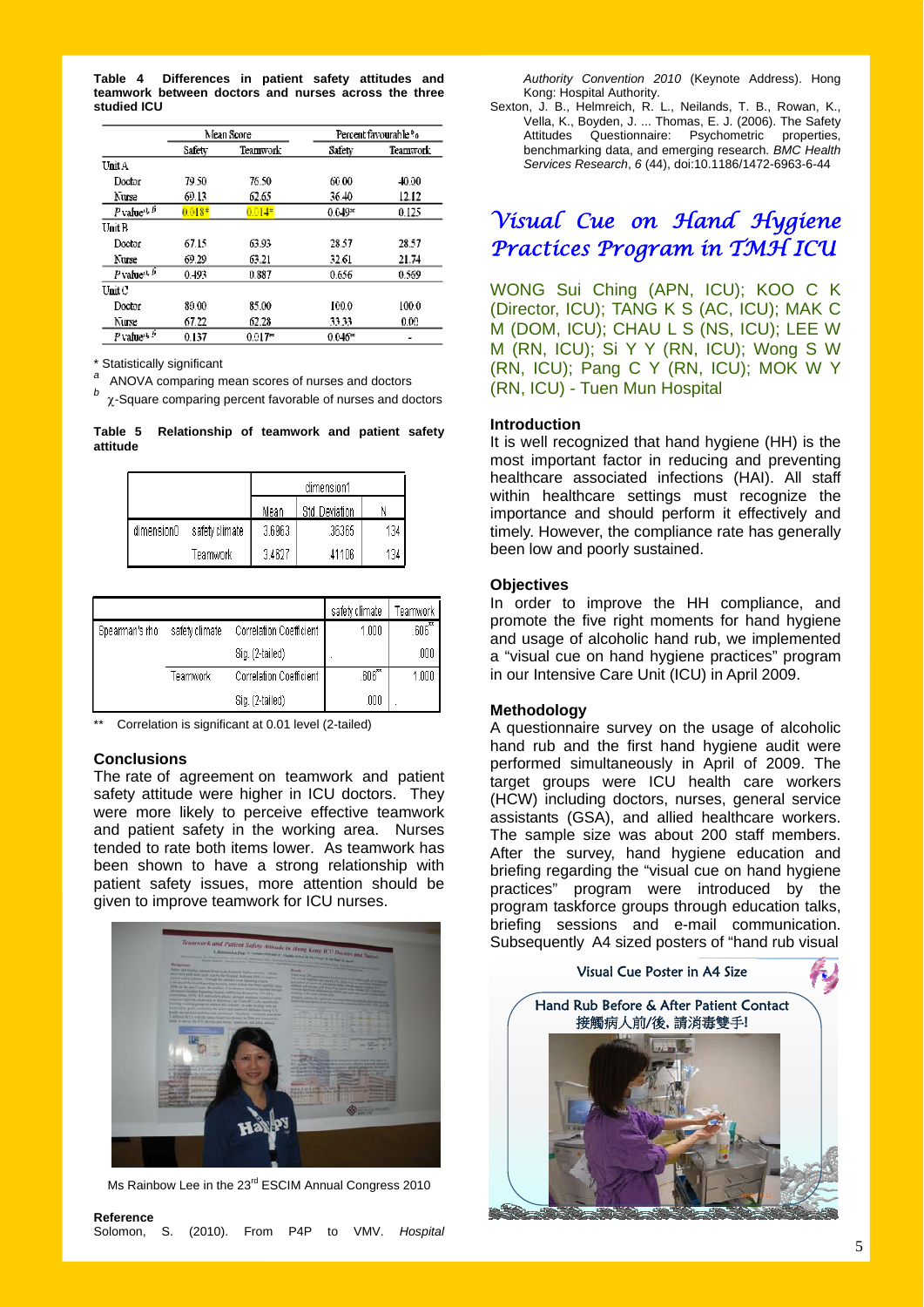cue" were designed and produced. These visual cues were attached to each bedside rail and foot end of each bed. Two months in August 2009 after the implementation of "hand rub visual cues", a second hand hygiene audit was performed.

# Placement of Visual Cue Poster



#### **Results**

The result of "visual cue on hand hygiene practices" program indicated that the compliance of hand hygiene before approaching patients increased from 21.3% to 39.7%. The compliance of hand hygiene after approaching patients also increased from 81% to 98.5%. Moreover, staff using the hand rub before and after approaching patients have increased from 10% to 25%. These findings suggested that the visual cue might increase the staff's awareness of hand hygiene.

## Pre-visual Cue Hand Hygiene Audit

- Hand hygiene practice before patient contact
	-
	- \* Use alcoholic handrub<br>
	\* Use medicated soan<br>
	13.3% (25/18)
	- $*$  Use neither alcoholic handrub nor medicated soap
- 13.3% (25/188)<br>78.7% (148/188)





### Pre-visual Cue Hand Hygiene Audit

 Hand hygiene practice after patient contact \* 12.8% HCWs use alcoholic handrub after patient contact \* 68.1% HCWs use medicated soap after patient contact \*19.1% HCWs do not use either alcohol based HR or medicated soap after patient contact







#### **Limitations**

Due to the limitation of time, the correlation between the hand hygiene compliance and nosocomial infection rate was not investigated in this program. Furthermore, it has been well recognized that being observed in practice could lead to false positive elevation of compliance rate.

#### **Conclusions**

World Health Organization (WHO) 2009 Guidelines on Hand Hygiene in Healthcare showed that most hand-hygiene intervention programs usually demonstrated the improvement in a short term. To sustain the improvement, regular evaluation of hand hygiene behavior and compliance with performance feedback to all staff were helpful. Therefore, the positive aspects of creating change to improve hand hygiene and reduce infection have to be stressed for staff. Regular nosocomial infection surveillance data which demonstrate the correlation of hand hygiene compliance and low nosocomial infection rate will be a motivating factor, encouraging staff to sustain their HH practice. Similar observational study can also be conducted as a part of an ongoing infection control audit program for our unit, providing regular feedback for staff to sustain their compliance.

**Reference** (Available upon request)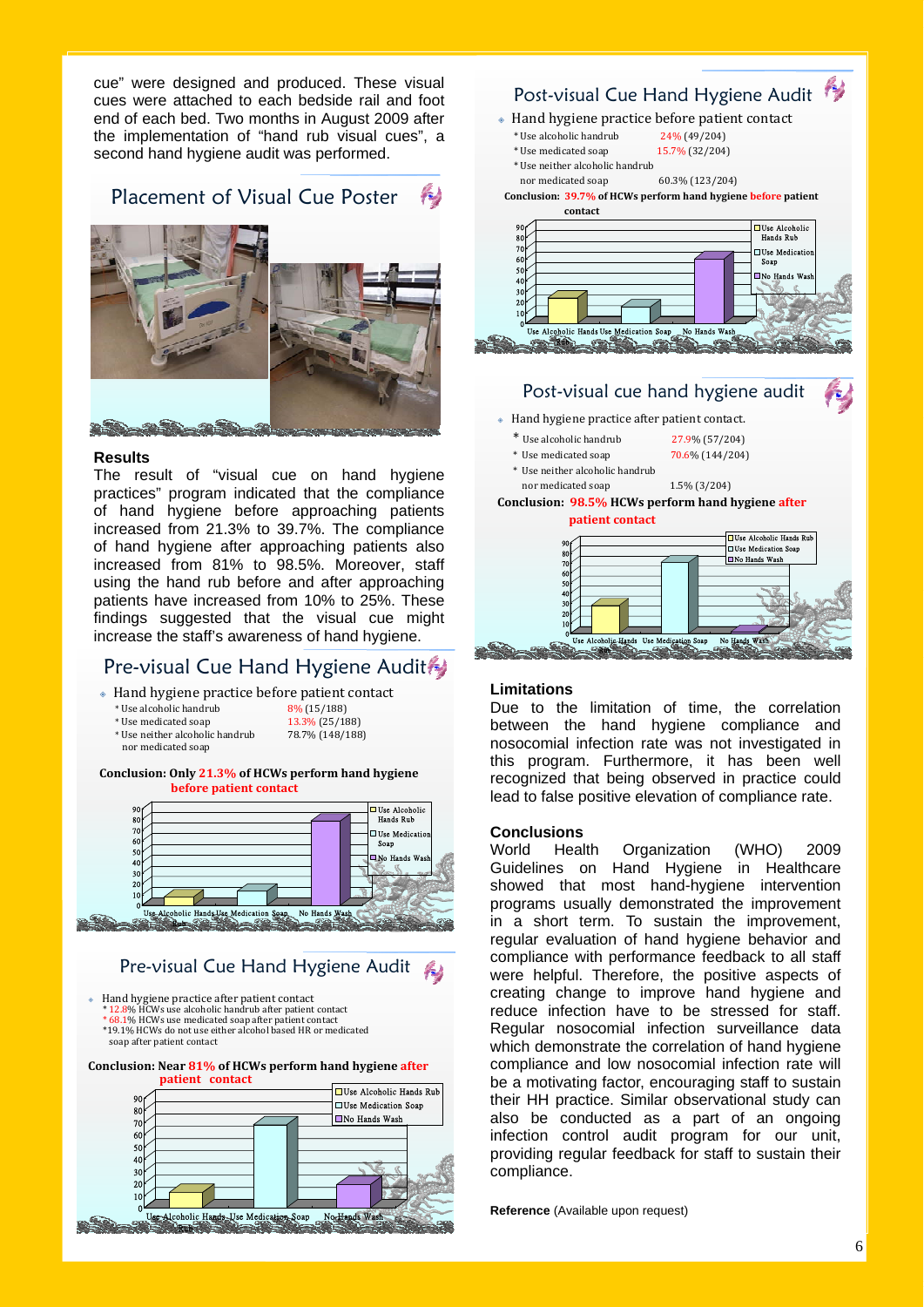# *UPCOMING PROGRAMS UPCOMING PROGRAMS*

### **I) ECG Course for Beginners**

#### **Course Objectives**:

- To enhance frontline nurses' knowledge on basic ECG concept and common arrhythmias.
- To promote the competence of frontline nurses in caring patients with common arrhythmias.

#### **Target Group and Capacity**:

All nurses; 36 per class

#### **Duration**:

Total 12 contact hours (2-hour lecture for 6 sessions) **Date and Time**:

| ECG 1 | 3 Mar – 7 Apr 11  |
|-------|-------------------|
| ECG 2 | 5 May - 9 Jun 11  |
| ECG 3 | 7 Jul - 11 Aug 11 |
| ECG 4 | 1 Sep – 6 Oct 11  |
|       |                   |

ECG  $5$   $3$  Nov –  $8$  Dec 11

6 Thursday evenings for each identical course, 6:30 - 8:30 pm

#### **Venue**:

**HKACCN** 

Rm 501, 5/F Great Smart Tower, 230 Wan Chai Road, Hong Kong

#### **Speakers**:

Nursing experts from critical care areas

#### **Language medium**:

Both English & Cantonese

#### **Award**:

Certificate will be issued for those who have attended all the lectures and have passed the Quiz (12 CNE Points) (80% attendance is required)

#### **Program Fee**:

HK\$1200 (Member), HK\$1800 (Non-member)

#### **II) Elementary Critical Care Nursing ECCN Series Module 1 – 3**

This Elementary Critical Care Nursing (ECCN) Series is designed to enable frontline nurses to understand the basic concepts in the monitoring and management of critically ill patients in Critical Care Areas. It consists of 3 modules :

- Module 1: Respiratory Nursing (7 Mar 9 May 11)
- Module 2: Cardiovascular Care **(13 Jun 1 Aug 11)**
- Module 3: Reno-Neuro-Trauma Care **(5 Sep 24 Oct 11)**

#### **Target Group and Capacity**:

All nurses; 36 per module

**Duration of each Module**:

#### 8 Mondays evenings

(6:30 - 8:30 pm) **Venue**:

**HKACCN** Rm 501, 5/F Great Smart Tower,

230 Wan Chai Road, Hong Kong

#### **Speakers**:

Nurse experts from various critical care areas **Language medium**:

English & Cantonese (with English Handouts) **Award**:

A certificate of completion will be issued to those who have attended all the lectures and have passed the quiz (16 CNE Points) (80% attendance is required).

#### **Program Fee (per module)**:

HK\$1600 (Member), HK\$2000 (Non-member)

#### **III) Health Assessment Course**

This Health Assessment Courses is designed to help frontline Nurses acquire knowledge about assessing health for critically ill patients.

#### **Content**:

- Principles of health assessment
- Health assessment on CVS, respiratory, neurological and GI system
- Nutritional, pain and trauma assessment
- Interpretation on laboratory findings, CXR, CT brain and echocardiogram

#### **Target Group and Capacity**:

All nurses; 36 per class

#### **Date and Time**:

HA 1 6 May – 24 Jun 11

HA 2 7 Oct – 25 Nov 11

8 Friday evenings for each identical course, 6:30 - 8:30 pm

#### **Venue**:

**HKACCN** 

Rm 501, 5/F Great Smart Tower, 230 Wan Chai Road, Hong Kong

#### **Speaker**:

Nurse experts from various critical care areas

#### **Language medium**:

English & Cantonese (with English Handouts) **Award :** 

A certificate of completion will be issued to those who have attended all the lectures and have passed the quiz (16 CNE Points) (80% attendance is required).

#### **Program Fee**:

HK\$1600 (Member), HK\$2000(Non-member)

#### **IV) Basic Life Support and Advanced Cardiac Life Support Courses**

#### **a) Basic Life Support (for Health Care Provider) (BLS – HCP) Course**

This BSL – HCP Course is organized by the HKACCN Ltd. The HKACCN Ltd is an official AHA training site under Laerdal International Training Center (ITC), which is the ITO of AHA CPR and ECC Course in Hong Kong, China and Macau.

#### **Content**:

- CPR skills for all ages (adult, child, infant) according to AHA 2005 CPR Guidelines
- Ventilation with pocket mask and BVM
- Use of Automated External Defibrillator (AED)
- Foreign Body Airway Obstruction Management

#### **Target Groups**:

- Health care providers, such as nurses, doctors, paramedics, and ambulance personnel
- Nursing and medical students
- Other interested personnel

#### **Date and Time**:

8:30am – 1:00pm (a half-day program)

8 Jan; 12 Feb; 5 Mar; 2 Apr; 7 May; or 4 Jun 2011 **Venue**:

TSK A&E Training Centre / HKACCN office

#### **Award**:

AHA BLS Provider Card – valid for 2 years (4 CNE points;  $2 - 7$  CME points)